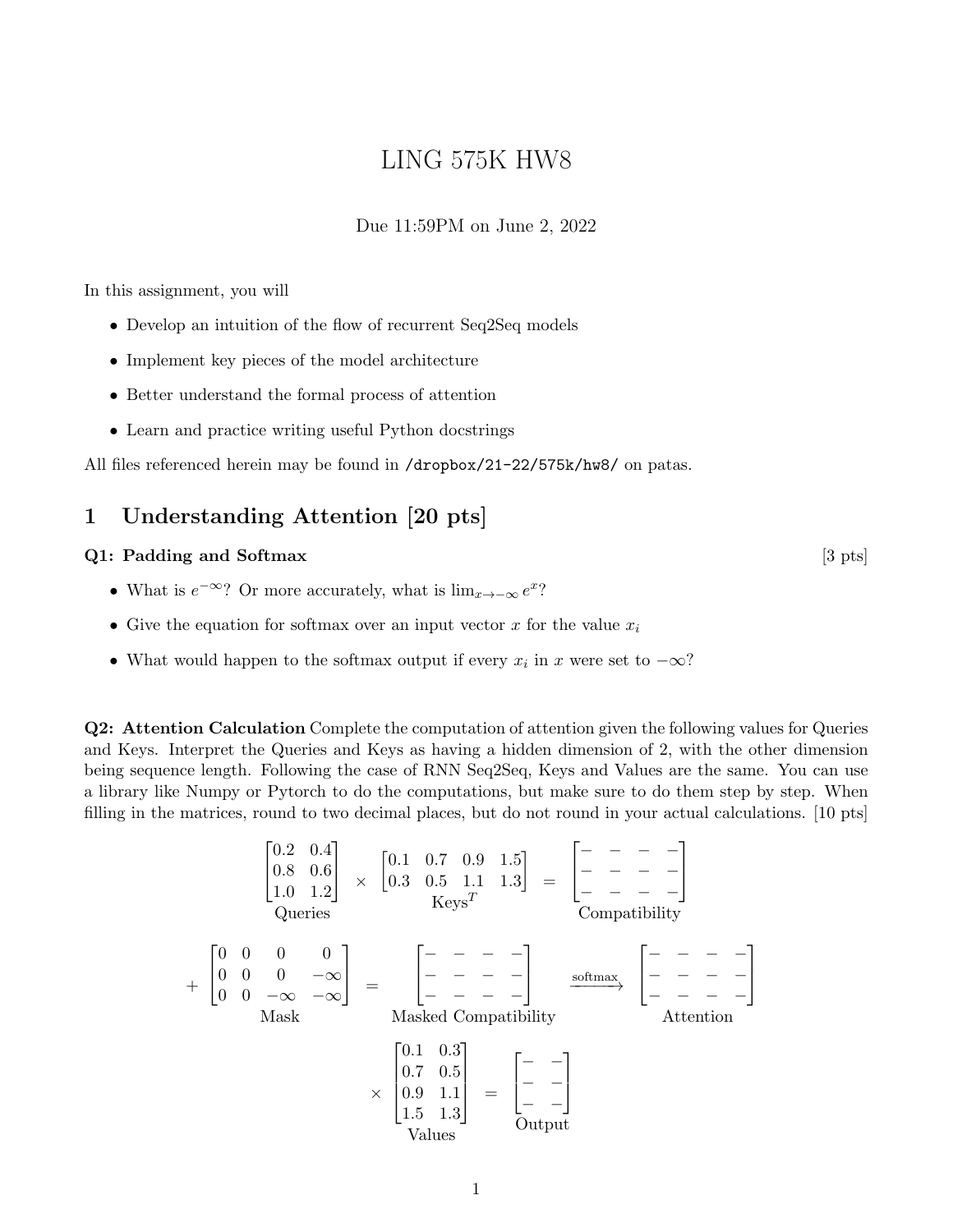#### $Q3:$  Attention Questions [7 pts]  $[7 \text{ pts}]$

- Give the equation for attention (i.e., the Output of  $Q2$ ) in matrix notation, using  $Q$ , K, and V to represent the Queries, Keys, and Values matrices (no need to show actual numbers).
- In the Compatibility matrix, what does each row represent?
- Why do Keys and Values have to be the same length?
- In a recurrent encoder-decoder model, where do the Queries, Keys, and Values come from respectively?

# 2 Documenting Code [10 pts]

Docstrings are an important part of Python development, and so are an important part of developing a Deep Learning system. Use these links as a reference for Google style docstrings, which we will use here [https://](https://sphinxcontrib-napoleon.readthedocs.io/en/latest/example_google.html) [sphinxcontrib-napoleon.readthedocs.io/en/latest/example\\_google.html](https://sphinxcontrib-napoleon.readthedocs.io/en/latest/example_google.html), [https://google.github](https://google.github.io/styleguide/pyguide.html#s3.8.1-comments-in-doc-strings). [io/styleguide/pyguide.html#s3.8.1-comments-in-doc-strings](https://google.github.io/styleguide/pyguide.html#s3.8.1-comments-in-doc-strings). You can also use the docstrings in model.py as examples. This format has the advantage of being able to be used to automatically generate html documentation from code for a project's website. Here, you will provide docstrings for the Seq2SeqDataset class in data.py, as well as its methods batch as tensors and from files. Please only include the main description, Args, and Returns, giving roughly the level of detail in model.py (as opposed to the link).

The following section of the document is an environment that allows you to type monospaced plain-text in Latex. If you are using Latex, please make sure to keep your docstrings in these environments. If you are submitting a .txt file, you can just use """ to demarcate the beginning and end of your docstrings. This environment will wrap your lines for you, but try practicing manually formatting your lines to be 80 characters. Most text editors will allow you to show a ruler line at a specific number of characters, so try drafting your docstrings there and pasting them here.

```
class Seq2SeqDataset ( Dataset ) :
"""
TODO: replace with your docstring here. Do NOT include the code.
"""
def batch_as_tensors ( self, start: int, end: int) -> dict [str, Any]:
"""
"" ""
@classmethod
def from_files (
    cls, source_file: str, target_file: str, vocab: Vocabulary = None
) :
"""
"" "" ""
```
# 3 Implementing a Recurrent Seq2Seq Model [37 pts]

In the remainder, you will implement key components of a character-level Seq2Seq translation model, based on LSTMs. The dataset we are using is called Europarl, and consists of proceedings of the EU parliament. The data files can be found at /dropbox/21-22/575k/data/europarl-v7-en-es/. We are translating English to Spanish. All of the methods that you will be implementing are in model.py. Read all docstrings and comments closely for desired behavior.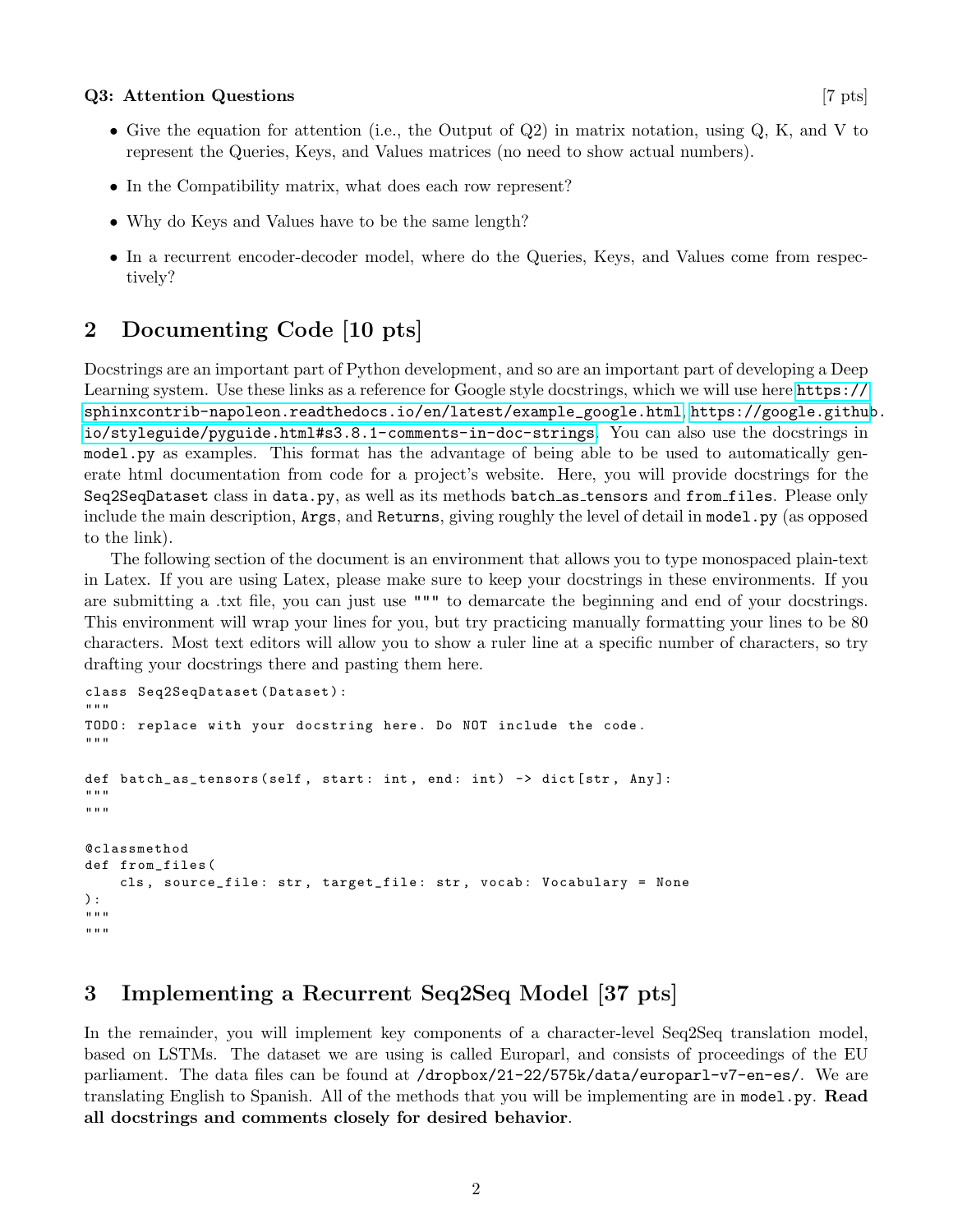Q1: Seq2SeqModel.forward Implement the forward method for the Seq2SeqModel class. This method should take in batches of input and target sequences, embed them, encode the input sequence and then use its final states and attention to decode the target sequence. This method will call Seq2SeqModel.encode and Seq2SeqModel.decode. [9 pts]

Q2: Seq2SeqModel.encode Implement the encode method for the module. This method should take in the batch of input sequences and their lengths, and return the position-wise hidden states as well as the final hidden and cell states. [9 pts]

Q3: Seq2SeqModel.decode Implement the decode method for the module. This method should take in a batch of target sequences, plus the hidden and final states from the encoder, and use the decoder  $\text{LSTM}$  + attention to convert to logits over the vocabulary for the target sequence. This method will call Seq2SeqModel.attention [9 pts]

Q4: Seq2SeqModel.attention Implement the attention module. This method should take series of vectors acting as Queries, as well as those acting as Keys/Values, plus a padding mask that we will provide for you. The padding mask is created for you in forward, and must be passed to this method. [10 pts]

# 4 Running the Translation Model [8 pts]

run.py contains a training loop to use the Seq2Seq translation model, which will record the training loss and generate text every N epochs (controlled by  $-\epsilon$  = generate every, set to 1 by default). Warning: the run of this model will take several hours or more. It is important that you plan ahead, and only use the default parameters of the script (which are small), until you are sure your code runs end to end without errors and it is time to run your final script.

Q1: Run with Full Parameters Execute run.py with the following (full) arguments. Paste below the texts that are generated every epoch, as well as the training and validation loss. In 2-3 sentences, describe any trends that you see. [4 pts]

- --train source /dropbox/21-22/575k/data/europarl-v7-es-en/train.en.txt
- --train target /dropbox/21-22/575k/data/europarl-v7-es-en/train.es.txt
- --output file test.en.txt.es
- --num\_epochs 8
- --embedding\_dim 16
- --hidden dim 64
- --num layers 2

Q2: Evaluate Translations Finally, we will evaluate the translations using Character F-Score ([https:](https://www.aclweb.org/anthology/W15-3049/) [//www.aclweb.org/anthology/W15-3049/](https://www.aclweb.org/anthology/W15-3049/)). Using the provided script chrF++.py, calculate the score of the output Spanish translations using the following command, and report the score for the line that says  $c6+w0-F2:$  [4 pts]